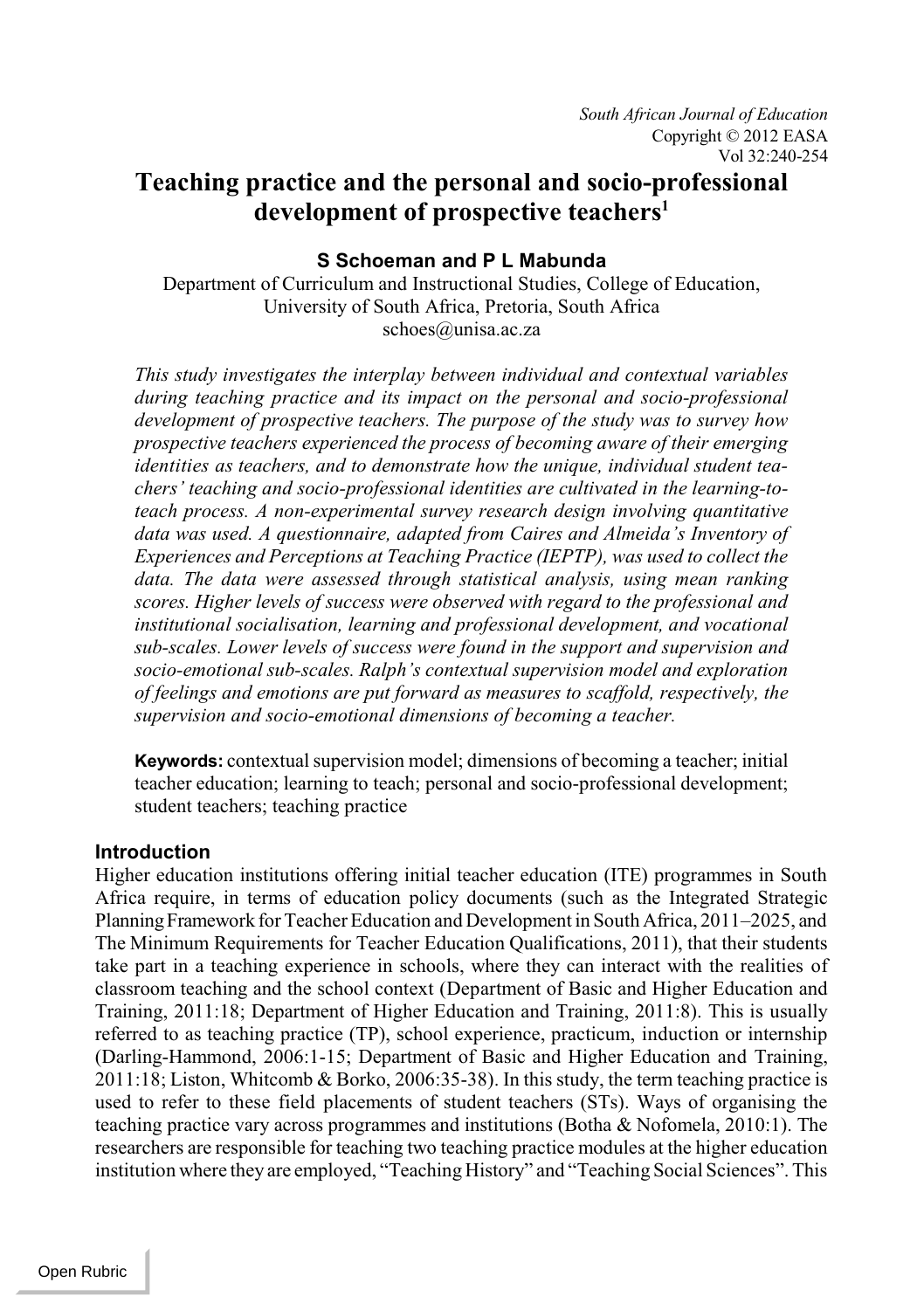study is a critical reflection on two main aspects related to the teaching practice component of both modules, namely, what actually takes place during the students' school experience in becoming aware of their emerging identities as teachers, and the contribution of the school experience to the student teachers' unique, individual teaching and socio-professional development.

#### Background to the problem

This study examines the complexities involved in learning to teach. The Department of Basic and Higher Education and Training (2011:18) and Spalding, Klecka, Lin, Wang and Odell (2011:3) have pinpointed the complexity of learning to teach as a major obstacle to student teacher learning that teacher education programmes must address if they are to be successful. According to Borko, Whitcomb and Liston (2009:3), learning to teach is indeed a "wicked problem"; not only because student teachers learn to teach by drawing on a complex array of internal and external resources, which are difficult for researchers to disentangle and understand, but also because the process occurs over time and is contextualised, unpredictable, and idiosyncratic (Borko, Whitcomb & Liston, 2009:3; Darling-Hammond, 2006:1-15).

According to Caires and Almeida (2005:111-120), over the last three and a half decades, different approaches have emerged in the study of the process of becoming a teacher, which try to explain the complexities of the experience. Various studies, supported by different theoretical stances, have focused on different aspects of teaching practice, ranging from the cognitive and affective aspects of learning to teach, to the socialisation processthat takes place during the first contact with the realities of classroom teaching and the school context (Burn, Hagger, Mutton & Everton, 2000:259-278; Robinson, 1999:1). Despite the coexistence of various approaches, it is widely accepted that the complex, interactive, dynamic and idiosyncratic nature of the process of learning-to-teach is largely influenced by the interplay between individual and contextual variables (Quick & Siebörger, 2005:1-4). Among them, the literature emphasises student teachers' personal characteristics and resources, the quality of learning experiences, the supervisors' support, and the quality of the school environment (Dean, 1996:13-20; Flores, 2007:146; John, 1991:8-12).

What is of relevance to this study, is the interplay between these individual and contextual variables during teaching practice, and its impact on the personal and socio-professional development of prospective teachers. The focus is on the student teachers at a South African higher education institution.

#### Research questions

The following three research questions (RQs) were formulated using two of Mouton's (2002:4) three categories pertaining to the research problem:

RQ1: What are the personal and socio-professional successes experienced and difficulties encountered by student teachers during teaching practice? (unit of analysis);

RQ2: What are the student teachers' opinion on the significance of teaching practice in their personal and socio-professional development? (unit of analysis); and

RQ3: How can the process of learning to teach and the professional development of student teachers be supported during teaching practice? (research goal, the "dream").

Purpose of the study

The purpose of the study was to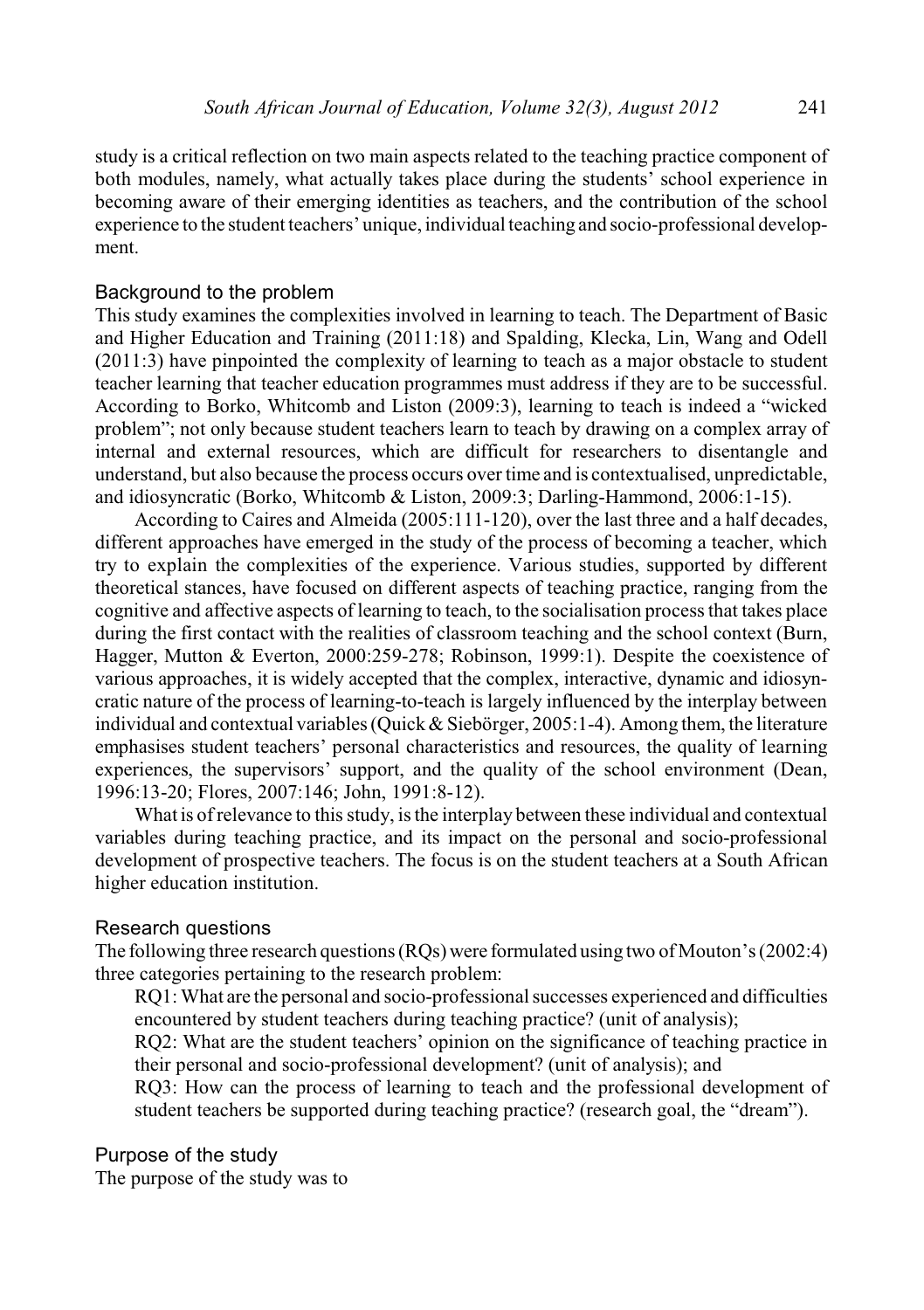- investigate the interplay between individual and contextual variables that shape the learning-to-teach biographies of prospective teachers.
- survey student teachers' opinion about the significance of teaching practice in the process of becoming aware of their personal and socio-professional identities as teachers; and
- put forward measures to support the development of student teachers' individual, unique teaching and socio-professional identities.

#### Theoretical perspective

Educational research is essentially concerned with exploring and understanding social phenomena that are educational in nature, mainly pertaining to formalised and/or spontaneously occurring social, cultural, and psychological processes, which could be defined as education. In doing so, it deals with educational questions that can be investigated in a scientific manner, the methods that enable such scientific investigation, and implementation of results emanating from the investigation. Since theoretical questions in education emerge from different conceptions and interpretations of social reality, different paradigms have been evolved to determine the criteria according to which the educational researcher selects and defines his/her problems for inquiry. Positivism is one of the major philosophical branches in social sciences inquiry. The positivist paradigm of exploring social reality is based on the philosophical ideas of August Comte (1798–1857), who emphasised observation and reason as a means of understanding human behaviour (Dash, 1993:1-6). According to Comte, true knowledge is based on experience of the senses, and can be obtained by observation (participant observation during lesson presentation) and experimentation (professional development in the individual model of supervision versus the conceptual model of supervision). Educational researchers adopt a scientific method as means of knowledge generation. The scientific method is grounded in the framework of the principles and assumptions (determinism, empiricism, parsimony and generality) of science. The assumption is that there is an objective reality that can be known to the educational researcher. It asserts that real events can be observed empirically and explained with logical analysis. The criterion for evaluating the validity of educational scientific theory is whether knowledge claims (i.e. theory-based predictions) are consistent with the information the researcher is able to obtain using his/her senses. The positivist methodology emphasises micro-level experimentation in an environment that eliminates the complexity of the external world. In the social sciences, however, human volition and uncertainty make the experiment less reliable. Ultimately, its internal inconsistency resulted in the abandonment of positivism in favour of scientific approaches such as critical multiplism; which is based on the belief that no one approach is sufficient for developing a valid understanding of a phenomenon (Angen, 2000:378-395).

For the purposes of this study, the positivist methodology was retained. The reality of the study was the physical and social reality of the students who were enrolled for the two modules (Teaching History and Teaching Social Sciences); and their reality was independent of that of the researchers. The researchers' observation of the student teachers' reality was, therefore, unbiased (as part of the researchers' ethical consciousness); and, consequently, constituted scientific knowledge (realist ontology). The scientific inquiry of the study was grounded in positivist epistemology; and focused on the determination of general trends in the teaching practice experience of the prospective teachers (representational epistemology). The features of the social environment of the study (the placement schools and higher education institution) retained a high degree of constancy across time and space. A representative sample of the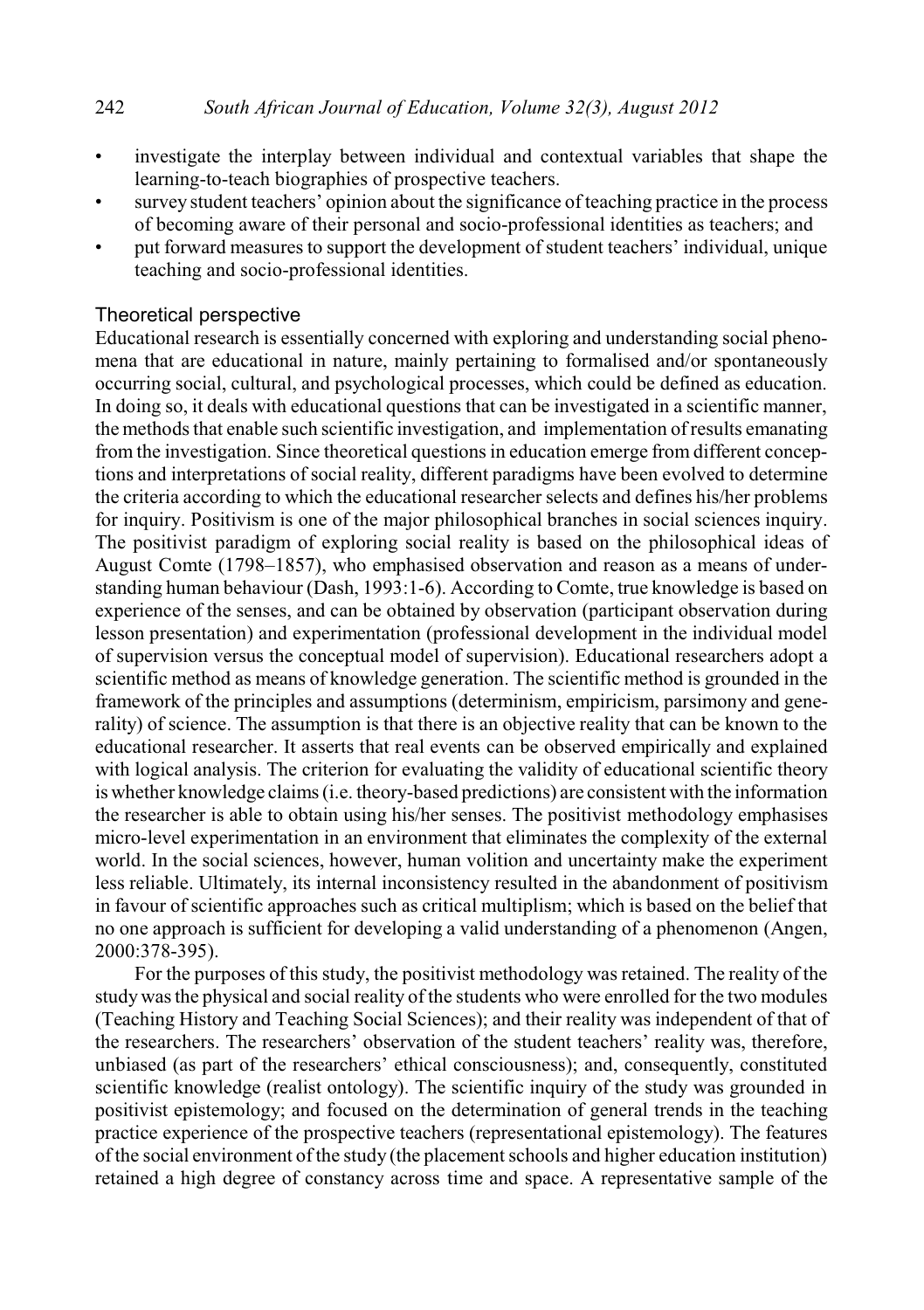population (all the students on the class list) was selected. The findings obtained from studying the sample were generalised to the larger population (all student teachers enrolled for the modules). Deductive analysis was used to identify underlying themes and patterns. A mechanistic causality was identified among the social objects (the student teachers and the individual and contextual variables during teaching practice), (Dash, 1993:1-6; Neurath & Cohen, 1973: 343).

#### Conceptual framework

Socialisation theory has been used to study student teachers, teacher education programmes, and in-service teachers. Williamson and Stroot (1994:170-177) argue that by studying socialisation processes researchers are provided with insight into how students and educators learn to understand and fulfil their professional responsibilities.Themost prevalenttheoretical model used to describe the personal and socio-professional socialisation of teachers is Lawson and Stroot's (1993:437-446) occupational socialisation model. Lawson (1986:107) defines the concept occupational socialisation as "all... kinds of socialisation that initially influence individuals to enter the field of education and that later are responsible for their perceptions and actions as … teachers". According to this model, teachers are socialised in three phases, namely, anticipatory socialisation (potential teachers learn about teachers during their own schooling careers), professional socialisation (teacher education programmes engage student teachers in activities explicitly designed to shape them as teachers), and organisational socialisation (this phase starts once student teachers graduate; then all professional interactions continue to shape them as teachers).

One component of the professional socialisation phase, namely, field experience (the focus area of this study), has gained widespread recognition as being critical in the professional socialisation of teachers (Department of Basic and Higher Education and Training, 2011:1; Su, 1992:239-258). Dodds (1989:20-25) designed a teacher socialisation model that includes students' field experiences. In this model, five categories (which are centred on key features of educational settings) emerge as important to describe students' developing views of teachers and teaching (teaching perspectives). These categories are societal, sport, professional, organisational, and bureaucratic. The views of the student teachers are also shaped by numerous persons. Mentor teachers and learners are powerful socialising agents acting on student teachers during their field experiences (Ong'ondo & Jwan, 2009:415). The students themselves are also active agents, and undergo internal processes (self-socialising strategies) in the formation of their professional images within broader socialisation processes (Solmon, Worthy, Lee & Carter, 1990:188-209). Three aspects of Dodd's (1989:20-25) teacher socialisation model were applicable to this study, namely, the professional category of educational settings (developing the student teachers' teaching perspectives), the socialising agents (mentor teachers and learners acting on the student teachers during their field experiences), and the active agents (the student teachers' self-socialising strategies moulding their professional images).

#### Learning to teach: It's complicated

Cumulatively, the review of the literature has highlighted a range of issues (concerns with the self, instructional learning, teacher efficacy, pedagogical reasoning and personal practical knowledge) that confirm the complexity of learning to teach during teaching practice. A study by Numrich (1996:135) shows that student teachers involved in teaching practice are initially more concerned with their own survival in the classrooms, than with how to control the lear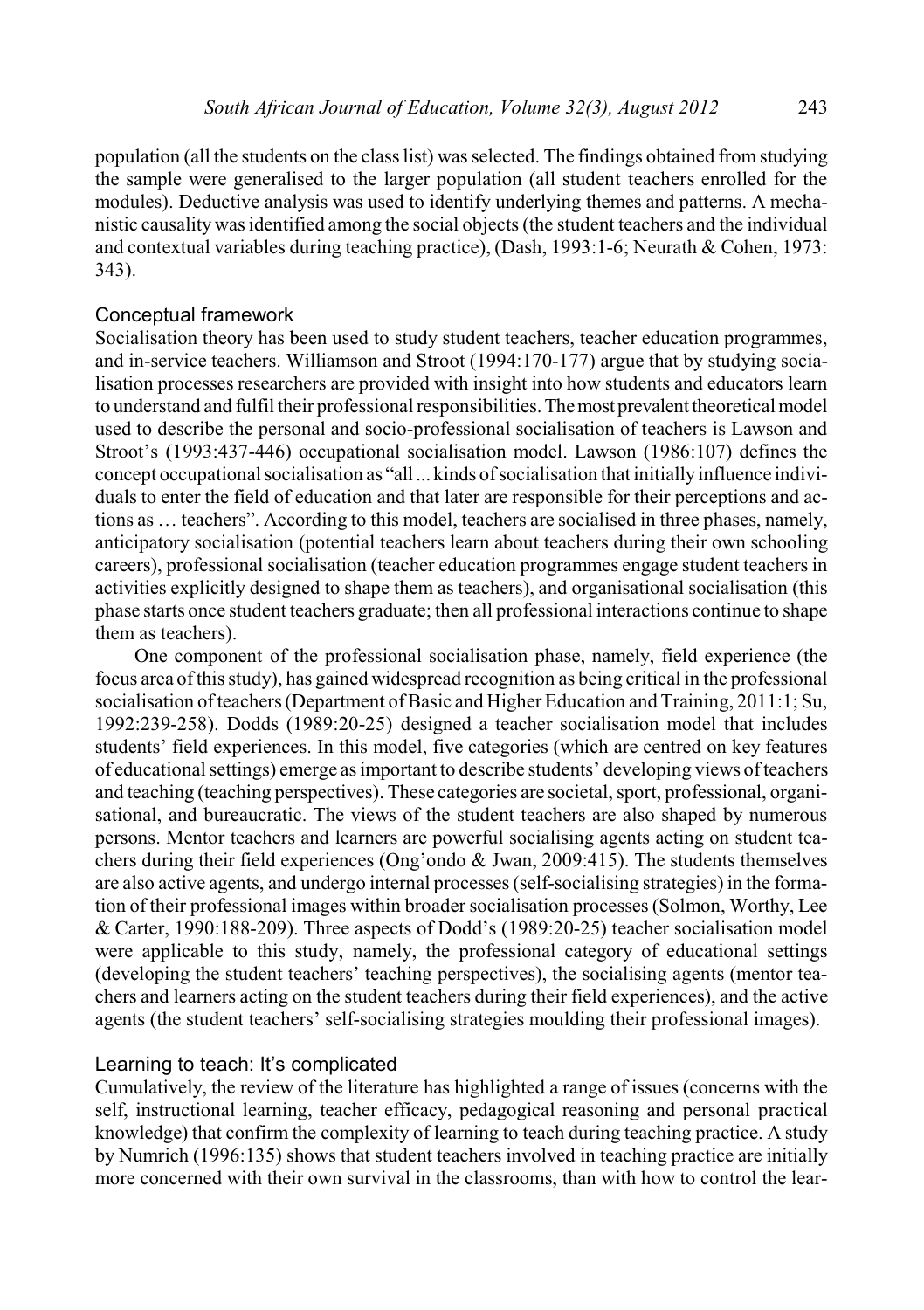ners and facilitate their learning. However, according to Tann (1994:81-93), with time, especially if the teaching practice period is extended and if the student teachers are well supported (work closely with supervisors), they are able to make rapid progress from primary concern with survival to thinking about how they could facilitate learning among the learners. Related to the issue of student teachers' preoccupation with themselves, research by Johnson (1996: 30-49) on student teachers' experiences shows that the theoretical modules in initial teacher education programmes do not seem to prepare the student teachers adequately for the practice.

Researchers (Dellicarpini, 2009:42-50) and Kohler, Henning & Usma-Wilches (2008: 210-211) have also explored the question of what student teachers learn or fail to learn during teaching practice. Some of the aspects which have been identified are that student teachers learn the skill of planning (Dellicarpini, 2009:42-50) and the ability to make instructional decisions (Kohler, Henning & Usma-Wilches, 2008:210-211). However, these researchers reported that the student teachers are not able to give clear explanations for the decisions they take during teaching.

Another issue that has been reported is the development of teacher efficacy among student teachers, defined as "the teacher's belief in his or her capability to organise and execute courses of action required to successfully accomplish a specific task in a specific context" (Liaw, 2009:176-180). Liaw (2009:176-180) showed that teaching practice enabled student teachers to improve in teacher efficacy, as defined above, especially when the teaching practice is extended and well supported, involving close cooperation between student teachers, mentor teachers and teacher educators.

Recently there have been some studies on pedagogical reasoning of student teachers during teaching practice (Phelan, 2009:93). In one such study, Phelan (2009:109) studied pedagogical reasoning defined in the study as "a teacher's capacity to discern particulars and make wise judgement about how to act in pedagogical situations and contexts". Phelan (2009: 109) suggests that student teachers are engaged in two types of reasoning, namely, instrumental reasoning and practical reasoning. She (2009:111) argues that instrumental reasoning is based on "propositional knowledge of literature and teaching methods", while practical reasoning is related to the student teacher's teaching in the classroom, and is based on "his perceptiveness in reading particular situations, and to imagine possible actions". Young and Birds (2009:4, 7) indicated that, when provided with support and the opportunity to work with instructors, student teachers are able to engage in pedagogical reasoning that would help them move toward mastery of teaching.

Some studies deal with the issue of personal practical knowledge (PPK). Golombek(1998: 448) defines PPK as "personal philosophies, metaphors, rhythms and narrative … as representing forms ... of practice". Golombek (1998:448-449) concludes that:

the student teachers' personal practical knowledge informed their practice by serving as a kind of interpretive framework through which they made sense of their classrooms as they recounted their experiences and made this knowledge explicit ... teachers' personal practical knowledge shapes and is shaped by understandings of teaching and learning.

Tsang (2004:163-198) discovered that PPK featured during the student teachers' post-lesson discussions as they discussed how the lessons could be improved. She attributed this, which she termed a delayed access to personal practical knowledge, "to competition between several issues including circumstances of the classroom, thoughts on teaching course work at university and the PKK".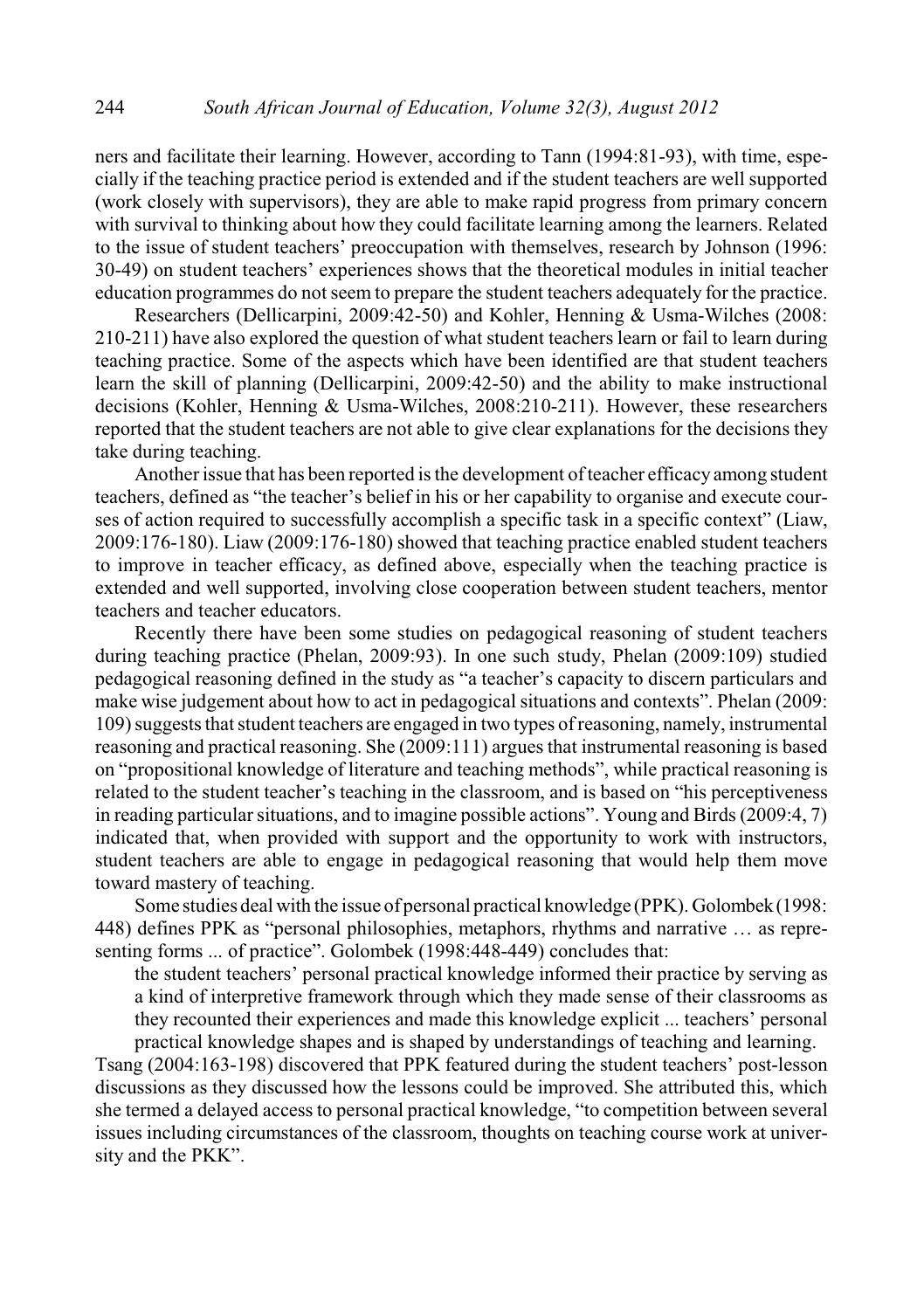# **Empirical study**

# Research design

A non-experimental survey research design involving quantitative data was used to generate data pertaining to student teachers' opinions on the successes experienced, difficulties encountered, and significance of the teaching practice experience in their personal and socioprofessional development.

# **Questionnaire**

A questionnaire based on the Inventory of Experiences and Perceptions at Teaching Practice (IEPTP) designed by Caires and Almeida (2005:111-120) was used to collect the data. The IEPTP included five sub-scales which described the teaching practice experience on five different aspects, using a self-anchored 5-point rating scale (from totally agree to totally disagree). The particulars of the IEPTPs sub-scales are provided in Table 1.

| No. of<br>sub-scale | Aspect of sub-scale                             | Description of measurement                                                                                                                                                                                                |
|---------------------|-------------------------------------------------|---------------------------------------------------------------------------------------------------------------------------------------------------------------------------------------------------------------------------|
| 1                   | Professional and<br>institutional socialisation | Evaluates quality of integration in school and teaching<br>profession, and main difficulties in adapting to institutional                                                                                                 |
| 2                   | Learning and professional<br>development        | rules and routines<br>Evaluates perceptions of competencies and knowledge<br>developed, and diversity and adequacy of learning<br>experiences                                                                             |
| 3                   | Socio-emotional aspects                         | Evaluates impact of teaching practice experience on<br>self-esteem, self-efficacy, sleep patterns, and appetite                                                                                                           |
| 4                   | Support and supervision                         | Evaluates satisfaction levels with support provided by<br>school and university supervisors                                                                                                                               |
| 5                   | Vocational aspects                              | Evaluates sense of professional identity, and questioning of<br>professional competence, vocation and anticipated levels of<br>personal, professional, social and financial self-fulfilment<br>within teaching profession |

The 22 items taken and adapted from the IEPTP for this study are provided in Tables 2 to 6. Respondents were asked to read the opinion-related items 1 to 22. They were then requested to indicate on a Likert-type scale the strength of their agreement or disagreement regarding the extent to which the items of each sub-scale contributed to their personal and socio-professional development, by marking an X on a continuous scale ranging from SA, indicating strong agreement (6) to SD, indicating strong disagreement (1).

# **Sampling**

The study was conducted at a South African higher education institution in 2010, at the end of the student teachers' ten weeks of teaching practice in approved, functional schools. A formal agreement was concluded between the schools and the higher education institution for this purpose. The target population ( $n = 153$ ) were all BEd and PGCE (Senior phase and FET) students who were registered for the following two modules, Subject Didactics History (*n* =52)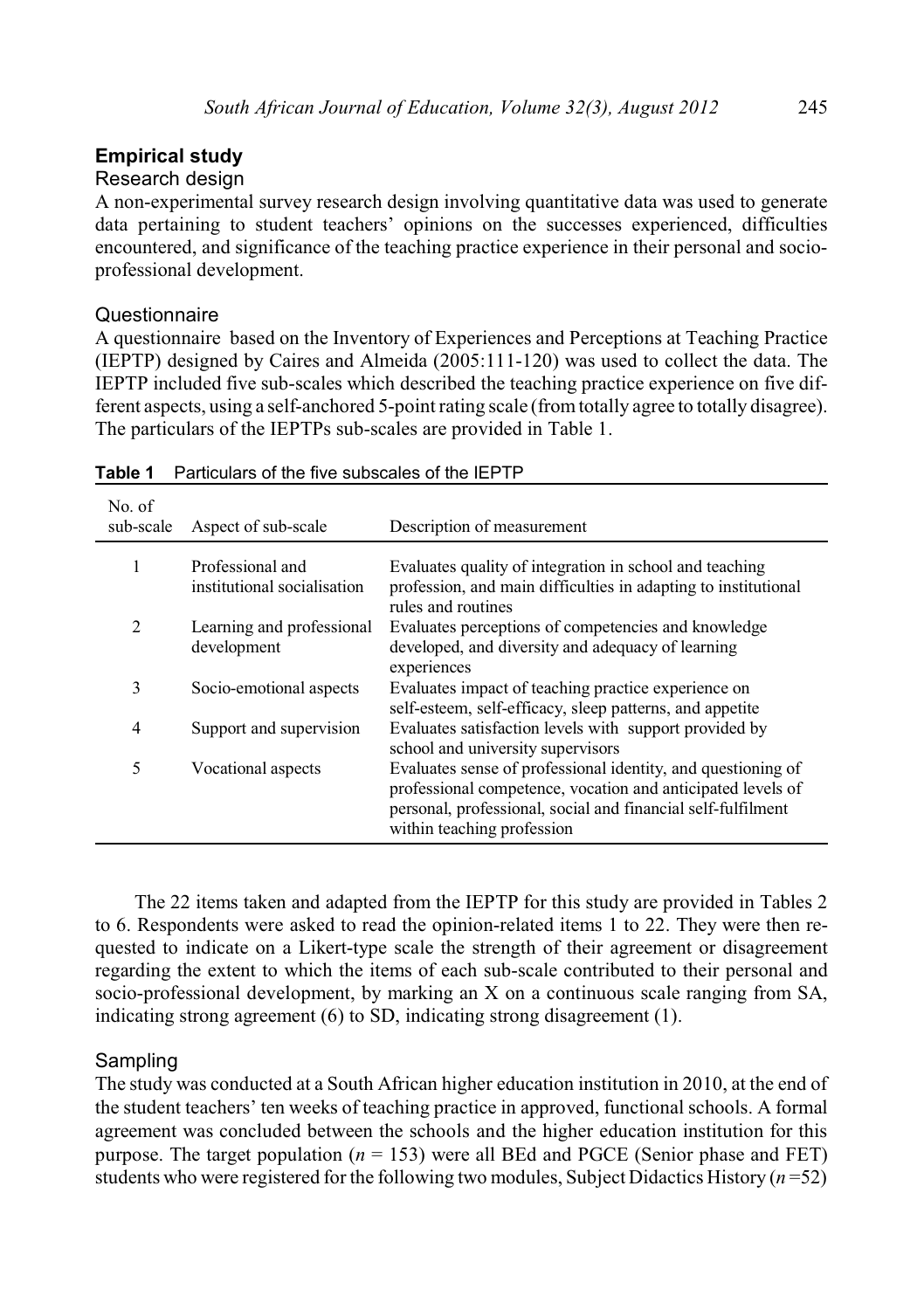and Learning Area Didactics Social Sciences (*n* = 101). The teaching practice component of both programmes was identical, and facilitated in the student teachers' final year. A sampling ratio of 30% ( $n = 45$ ) was decided on, following the sampling guidelines as provided by Grinnell and Williams (1990:127), who consider performing basic statistical procedures on a sample of 30 as sufficient. The sample size may be relatively small for a quantitative study; but the sampling frame contained the complete target population. The sampling approach used was simple random probability sampling where each individual case in the population theoretically has an equal chance of being selected for the sample. The lottery or fishbowl random selection technique was used. A symbol for each element of the population was written on identical pieces of paper, placed in a container, mixed well and then one number at a time was drawn. The sample included sub-groups of race (African, white, coloured and Indian, which was determined by means of a closed question in the questionnaire), gender (female and male), language (English, Afrikaans, Yoruba), class (lower, intermediate, managerial, administrative, supervision, professional) and age (between 20 and 40). The sample resembles the population in as many ways as possible; hence, the sampling error of biased selection and the sampling bias of under-representation were reduced.

#### Data collection

Self-administered structured questionnaires were used to collect the data. The student teachers were contacted by e-mail, telephone, or in person. Forty-five questionnaires were disseminated by hand or e-mail. The return rate of the questionnaires was  $40\%$  ( $n = 18$ ). The summative scaling procedure was applied to the returned questionnaires.

#### Ethical considerations

During the data-collection process, all respondents were informed about the purpose, time demands, confidentiality, and voluntary nature of the study. The ethical criteria used for the processwere those prescribed by the higher education institution where the research took place.

### **Results**

The data from the questionnaires were assessed through statistical analysis using mean ranking scores. The Excel Data Analysis tool pack was used, and correctness of the calculations was checked manually. Mean values of 3 or greater were interpreted as high levels of success and low levels of difficulty. The quantitative data generated from the 22 opinion-related questions for the total sample  $(n = 18)$  are given in Table 2.

Table 2 summarises the frequency, percentage, mean score, and standard deviation of the student teachers' opinions regarding the socialisation dimension of becoming a teacher. The student teachers ( $n = 18$ ) responded as follows to the five items of the first sub- scale: 17  $(94.4\%)$  responded positively to Items 1, 3, 4 and 5; only one  $(5.5\%)$  responded negatively to these items. Eight (44.4%) responded positively and 10 (55.5%) negatively to Item 2. The majority of the sampled student teachers were considered to have responded positively to four of the five items, because the mean scores for the four items were greater than 3.0, namely, Items 1 and 4 ( $m = 4.4$ ), Item 5 ( $m = 4.3$ ), and Item 3 ( $m = 3.9$ ). The student teachers viewed Item 2 as a negative, because the mean score for this Item was less than 3.0, namely 2.2.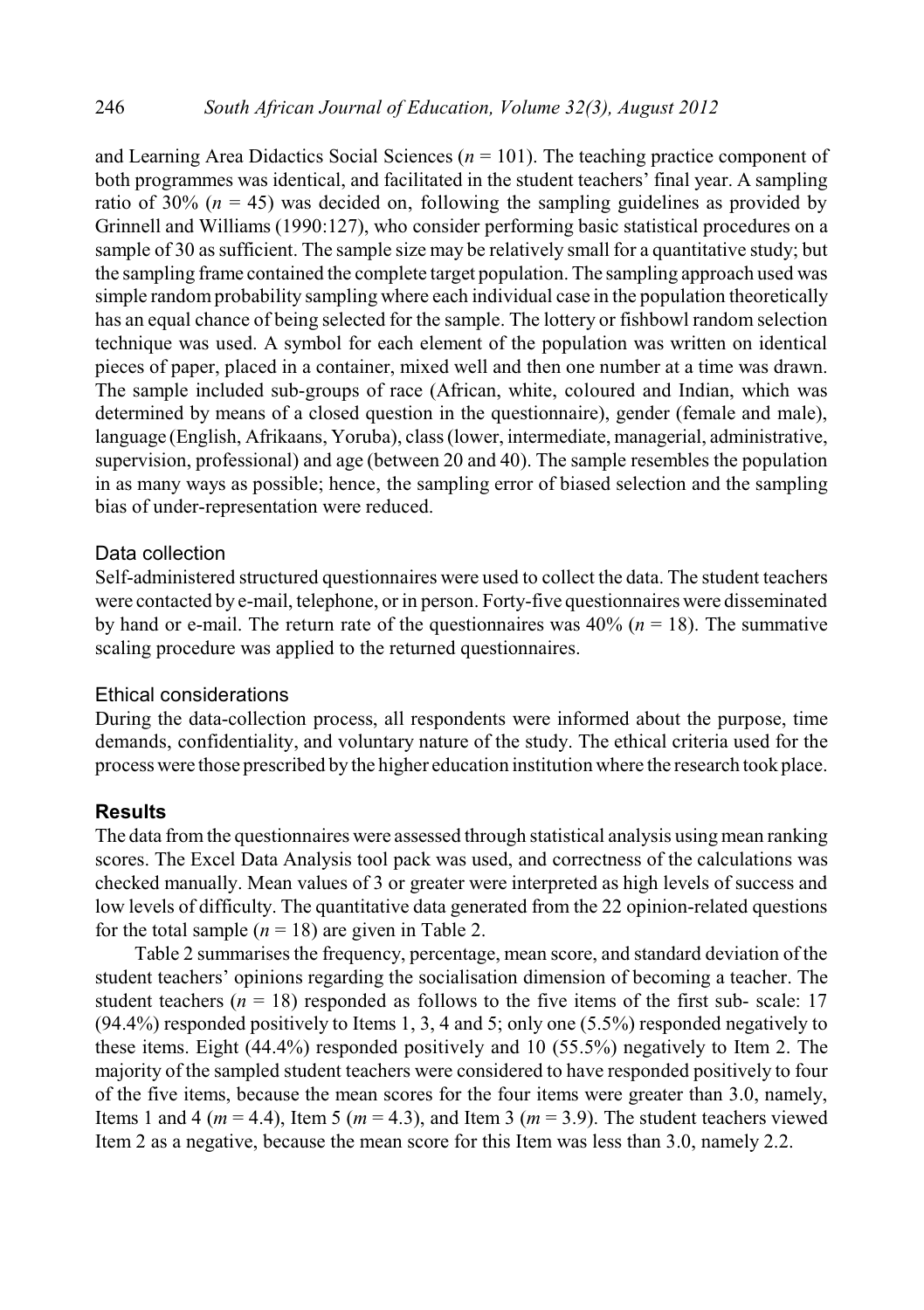|    | Frequency                                                   |                  |                  |      |     |
|----|-------------------------------------------------------------|------------------|------------------|------|-----|
|    | <b>Item</b>                                                 | Positive         | Negative         | Mean | SD  |
| 1: | Working with experienced teachers was<br>important          | 17<br>$(94.4\%)$ | $(5.5\%)$        | 4.4  | 7.6 |
| 2: | Difficult to develop team work                              | 8<br>$(44.4\%)$  | 10<br>$(55.5\%)$ | 2.2  | 3.7 |
| 3: | Satified with school's resources for<br>teaching activities | 17<br>$(94.4\%)$ | $(5.5\%)$        | 3.9  | 6.7 |
| 4: | Felt welcome in school                                      | 17<br>$(94.4\%)$ | $(5.5\%)$        | 4.4  | 7.5 |
| 5: | Good relationship with school<br>administration             | 17<br>$(94.4\%)$ | $(5.5\%)$        | 4.3  | 7.3 |

**Table 2** Results by means of total sample (*n* = 18) on the first sub-scale of the questionnaire: professional and institutional socialisation

Table 3 summarises the frequency , percentage, mean score, and standard deviation of the student teachers' opinions pertaining to the learning dimension of becoming a teacher. The student teachers  $(n = 18)$  who were sampled responded to the five items of the second sub-scale in the following manner: All 18 (100%) student teachers responded positively to Items 6 and 8. Seventeen (94.4%) responded positively to Items 9 and 10, and one (5.5%) responded negatively to these two items. To Item 7, 16  $(88.8%)$  responded positively and 2  $(11.1%)$ negatively. The majority of the sampled student teachers viewed all five items as positive, because the mean scores for the five items were greater than 3.0, namely, Items 6 ( $m = 4.2$ ), 7 (*m* = 3.8), 8 (*m* = 4.5), 9 (*m* = 4.5) and 10 (*m* = 3.9).

|     | Frequency                                                             |                  |                     |      |     |
|-----|-----------------------------------------------------------------------|------------------|---------------------|------|-----|
|     | Item                                                                  | Positive         | Negative            | Mean | SD  |
| 6:  | Developed skills for competent exercise of<br>teaching                | 18<br>$(100\%)$  | $\Omega$<br>$(0\%)$ | 4.2  | 7.2 |
|     | 7: Teaching practice varied to prepare me for<br>different challenges | 16<br>$(88.8\%)$ | 2<br>$(11.1\%)$     | 3.8  | 6.5 |
| 8:  | Teaching practice an important component<br>of my qualification       | 18<br>$(100\%)$  | $(0\%)$             | 4.5  | 7.6 |
| 9:  | Theoretical modules prepared me for<br>demands of teaching practice   | 17<br>$(94.4\%)$ | $(5.5\%)$           | 4.5  | 7.7 |
| 10: | Teaching practice contributed to personal<br>growth                   | 17<br>$(94.4\%)$ | $(5.5\%)$           | 3.9  | 6.7 |

**Table 3** Results by means of total sample (*n* = 18) on the second sub-scale of the questionnaire: learning and professional development

Table 4 summarises the frequency, percentage, mean score, and standard deviation of the student teachers' opinions with regard to the socio-emotional dimension of becoming a teacher. The student teachers ( $n = 18$ ) who were sampled responded as follows to the five items of the third sub-scale: All 18 (100%) student teachers responded positively to Item 11. Fifteen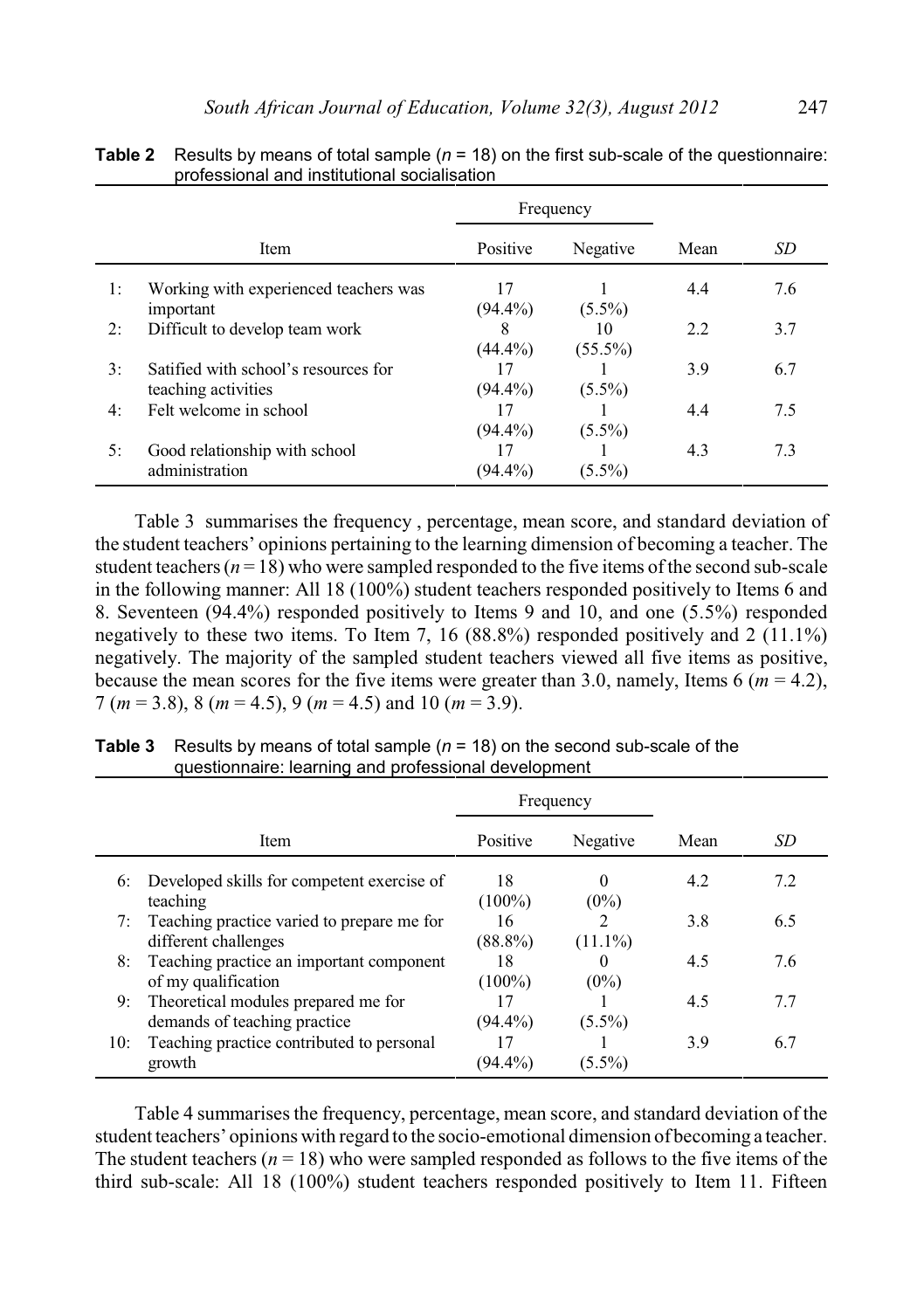(83.3%) responded positively, and 3 (16.6%) negatively to Items 12 and 13. Eight (44.4%) responded positively, and 10 (55.5%) negatively to Item 14. To Item 15, 7 (38.8%) student teachers responded positively and 11 (61.6%) negatively. The majority of the sampled student teachers experienced three of the five items as positive, because the mean scores for these three items were greater than 3.0, namely, Item 11 ( $m = 4.1$ ) and Items 12 and 13 ( $m = 3.6$ ). The student teachers experienced Items 14 and 15 ( $m = 2.2$ ) as negative, because the mean scores for the two items were less than 3.0, namely 2.2.

|     |                                                                        |                 | Frequency        |      |     |
|-----|------------------------------------------------------------------------|-----------------|------------------|------|-----|
|     | <b>Item</b>                                                            | Positive        | Negative         | Mean | SD  |
|     | 11: Teaching practice affected my self-concept                         | 18              | $\theta$         | 4.1  | 8.7 |
| 12: | and self-efficacy positively<br>Teaching practice responsible for high | $(100\%)$<br>15 | $(0\%)$          | 3.6  | 6.1 |
|     | levels of physical fatigue                                             | $(83.3\%)$      | $(16.6\%)$       |      |     |
|     | 13: Teaching practice responsible for high                             | 15              |                  | 3.6  | 6.1 |
|     | levels of psychological fatigue                                        | $(83.3\%)$      | $(16.6\%)$       |      |     |
| 14: | Had sleeping problems                                                  | 8<br>(44%)      | 10<br>$(55.5\%)$ | 2.2  | 3.8 |
|     | 15: Teaching practice caused disturbances on                           |                 | 11               | 2.2  | 3.8 |
|     | diet patterns                                                          | $(38.8\%)$      | $(61.1\%)$       |      |     |

**Table 4** Results by means of total sample (*n* = 18) on the third sub-scale of the questionnaire: socio-emotional aspects

Table 5 summarises the frequency, percentage, mean score, and standard deviation of the student teachers' opinions on the support and supervision dimension of becoming a teacher. The student teachers responded as follows to the three items of the fourth sub-scale: Ofthe 18, 12 (66.6%) responded positively, and 6 (33.3%) negatively to Item16. Eleven (61.1%) responded positively and 7 (38.8%) negatively to Item 17. To Item 18, 13 (72.2%) responded positively, and 5 (27.7%) negatively. The majority experienced two of the three items as positive. They experienced Item 17 ( $m = 2.7$ ) as negative.

|     |                                                                | Frequency        |                 |      |     |
|-----|----------------------------------------------------------------|------------------|-----------------|------|-----|
|     | Item                                                           | Positive         | Negative        | Mean | SD  |
| 16: | Closely followed by my supervisors                             | 12<br>$(66.6\%)$ | 6<br>$(33.3\%)$ | 3.0  | 5.1 |
| 17: | Supervision was important source of<br>emotional support       | $(61.1\%)$       | $(38.8\%)$      | 27   | 4.7 |
| 18: | Good coordination between school and<br>university supervisors | 13<br>$(72.2\%)$ | (27.7%)         | 3.0  | 5.1 |

**Table 5** Results by means of total sample (*n* = 18) on the fourth sub-scale of the questionnaire: support and supervision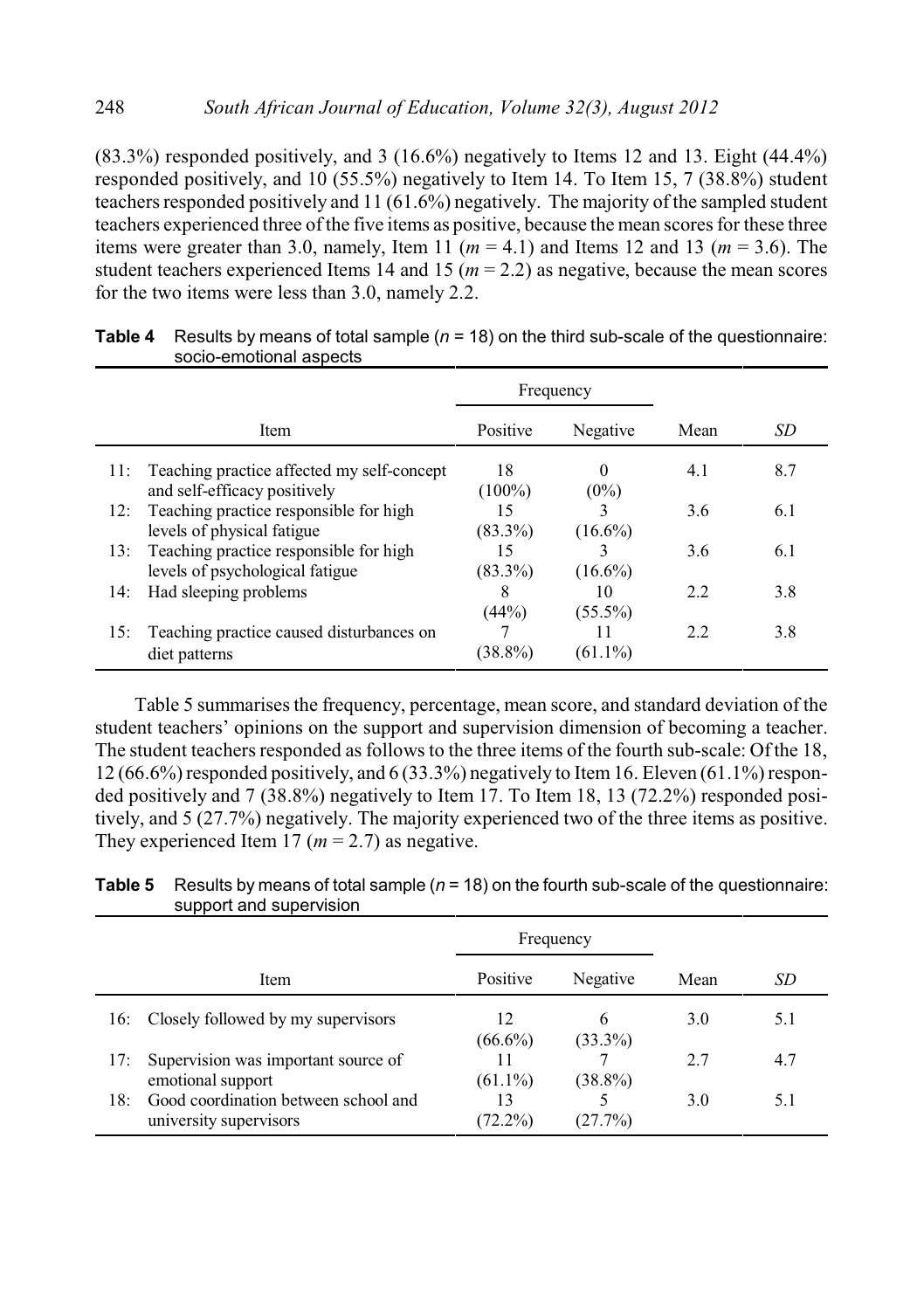Table 6 summarises the frequency, percentage, mean score, and standard deviation of the student teachers' opinions pertaining to the vocational dimension of becoming a teacher. The student teachers  $(n = 16)$  responded as follows to the four items of the fifth sub-scale: Of the 16, 14 (87.5%) responded positively, and 2 (12.5%) negatively to Item 19. Eleven (61.1%) responded positively, and 5 (38.8%) negatively to Item 20. To Item 21, 13 (81.2%) responded positively and 3 (16.6%) negatively. For Item 22, the responses of 14 (87.5%) were positive and 2 (12.5%) negative. The majority experienced three of the four items as positive, the mean scores for these items were, Items 19 ( $m = 4.0$ ), 21 ( $m = 3.3$ ) and 22 ( $m = 3.8$ ). The student teachers' experience of Item 20 was negative, because the mean score for the item was 2.7.

|     |                                                                                         | Frequency        |                 |      |     |
|-----|-----------------------------------------------------------------------------------------|------------------|-----------------|------|-----|
|     | Item                                                                                    | Positive         | Negative        | Mean | SD  |
| 19: | Began to feel like a teacher                                                            | 14<br>(87.5%)    | 2<br>$(12.5\%)$ | 4.0  | 4.0 |
| 20: | If I could have gone back I would not have<br>chosen another course/profession          | 11<br>$(61.1\%)$ | $(38.8\%)$      | 27   | 2.8 |
| 21: | Teaching practice made me believe that I<br>have no vocation other than to be a teacher | 13<br>$(81.2\%)$ | $(16.6\%)$      | 3.3  | 4.9 |
| 22: | Teaching might fulfill my expectations of<br>being a teacher                            | 14<br>(87.5%)    | $(12.5\%)$      | 3.8  | 5.8 |

**Table 6** Results by means of total sample  $(n = 16)^2$  on the fifth sub-scale of the questionnaire: vocational aspects

 **Table 7** Results on all sub-scales of the questionnaire pertaining to the five dimensions of becoming a teacher

| Dimensions                                                                | Mean score                     | SD                       |
|---------------------------------------------------------------------------|--------------------------------|--------------------------|
| Learning<br>Socialisation<br>Vocational<br>Socio-emotional<br>Supervision | 4.2<br>3.8<br>3.2<br>3.1<br>29 | 4.2<br>3.4<br>7.6<br>2.8 |

Table 7 summarises the mean scores and standard deviations of the student teachers' opinions of the total sample  $(n = 18)$  with regard to the five dimensions of becoming a teacher. The sampled student teachers' responses pertaining to which dimensions they experienced as successful, and in which they encountered difficulties, were as follows: They experienced four of the five dimensions of becoming a teacher as positive, because the mean scores for these dimensions were learning ( $m = 4.2$ ), socialisation ( $m = 3.8$ ), and the vocational ( $m = 3.2$ ) and socio-emotional  $(m = 3.1)$ . With regard to the supervision dimension, they encountered some difficulties, because the mean score for this dimension was 2.9.

These findings are significant because they contain the results of a South African case study of the personal and socio-professional development of prospective teachers during tea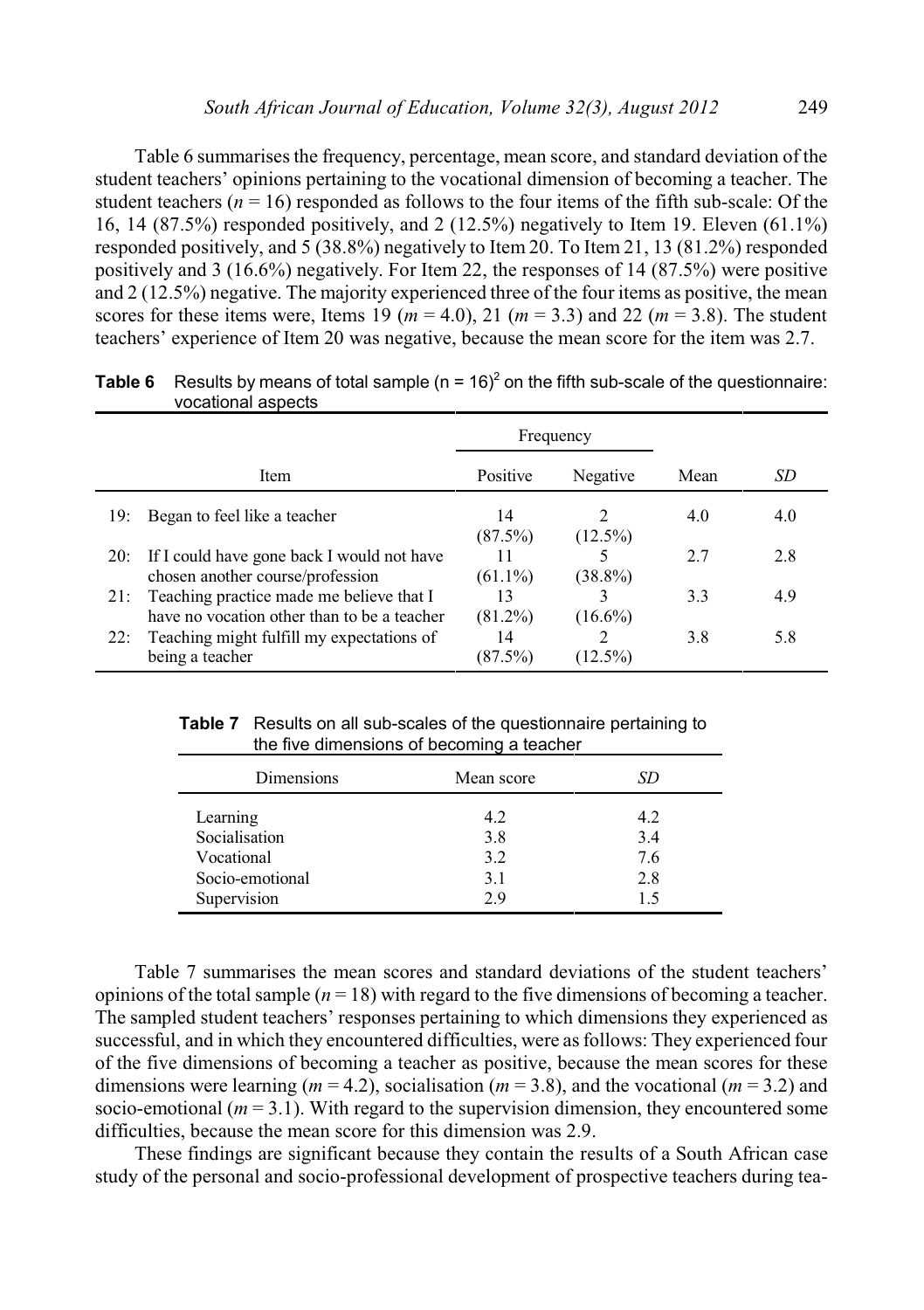ching practice, using the five sub-scales of the internationally applied Inventory of Experiences and Perceptions at Teaching Practice (IEPTP). These findings can be added to the existing body of international research findings relating to the IEPTP.

# **Discussion**

From the student teachers' responses to the first sub-scale, professional and institutional socialisation, it became clear that their teaching practice experience resulted in high levels of integration and satisfaction regarding their placement schools' atmosphere, and resources and quality of the relationships established with the different members of the school community. Apart from this, 55.5% of the student teachers indicated that one of the aspects of their socialisation, namely, team work in their placement schools, did not effectively facilitate their school experience. Schools influence the socialisation process of pre-service teachers. However, some schools have high levels of "collegiality", while others not. More than half of the student teachers who were involved in the study experienced low levels of "collegiality" from the staff in their placement schools. Farell (2008:226-241) concluded that a lack of team work usually results in no productive learning for student teachers and they may end up with very negative practicum experiences.

Concerning the second sub-scale learning and professional development, the student teachers' levels of successes were high. There was a significant level of personal perception of professional competency and high levels of self-confidence and perceptions of successes with regard to the acquired competence. Liaw (2009:176-180) confirms that when the teaching practice is well supported, involving close cooperation between student teachers, mentor teachers and teacher educators, the student teachers improve in their efficacy as teachers. The students involved in this study progressed through two of the three stages (concern for the self and concern about the teaching task) of Fuller's (1969:207-226) concerns in teacher development theory. The student teachers experienced feelings of self-adequacy; receiving positive feedback from the teacher educators and mentor teachers (Stage 1). They perceived no deterrents (such as too many non-instructional duties and poor instructional materials) to effective teaching (Stage 2). Fuller (1969:207-226) argues that his concern theory follows a hierarchical pattern; students advance through the stages by survival into an advanced development stage (the impact stage) addressing and resolving perceived problems at each consecutive stage.

The responses of the student teachers to the third sub-scale, the socio-emotional aspects, revealed that they are of the opinion that their teaching practice experience has positively affected their self-concept and self-efficacy, but, resulted in high levels of physical and psychological fatigue (83.3%). 44.4% also developed sleeping problems and 38.8% experienced disturbances on their diet patterns. Emotions are at the heart of teaching. Teaching is not only a technical or cognitive practice but also an emotional one. The student teachers' involvement in a wide range of activities was technically and emotionally challenging for them, especially because they were inexperienced and/or felt insufficiently skilled. According to Farell (2008: 226-241), these challenges are caused by, among other things, poor induction and socialisation of student teachers, lack of planning skills, and concerns about their own survival in the classroom and how to control the learners.

Lower levels of success were found in the fourth sub-scale of support and supervision. 33.3% of the student teachers indicated that they were not closely followed by their supervisors, 38.3% did not receive emotional support, and 27.7% were of the opinion that there was not good coordination between school mentors and university supervisors. Studies by Liaw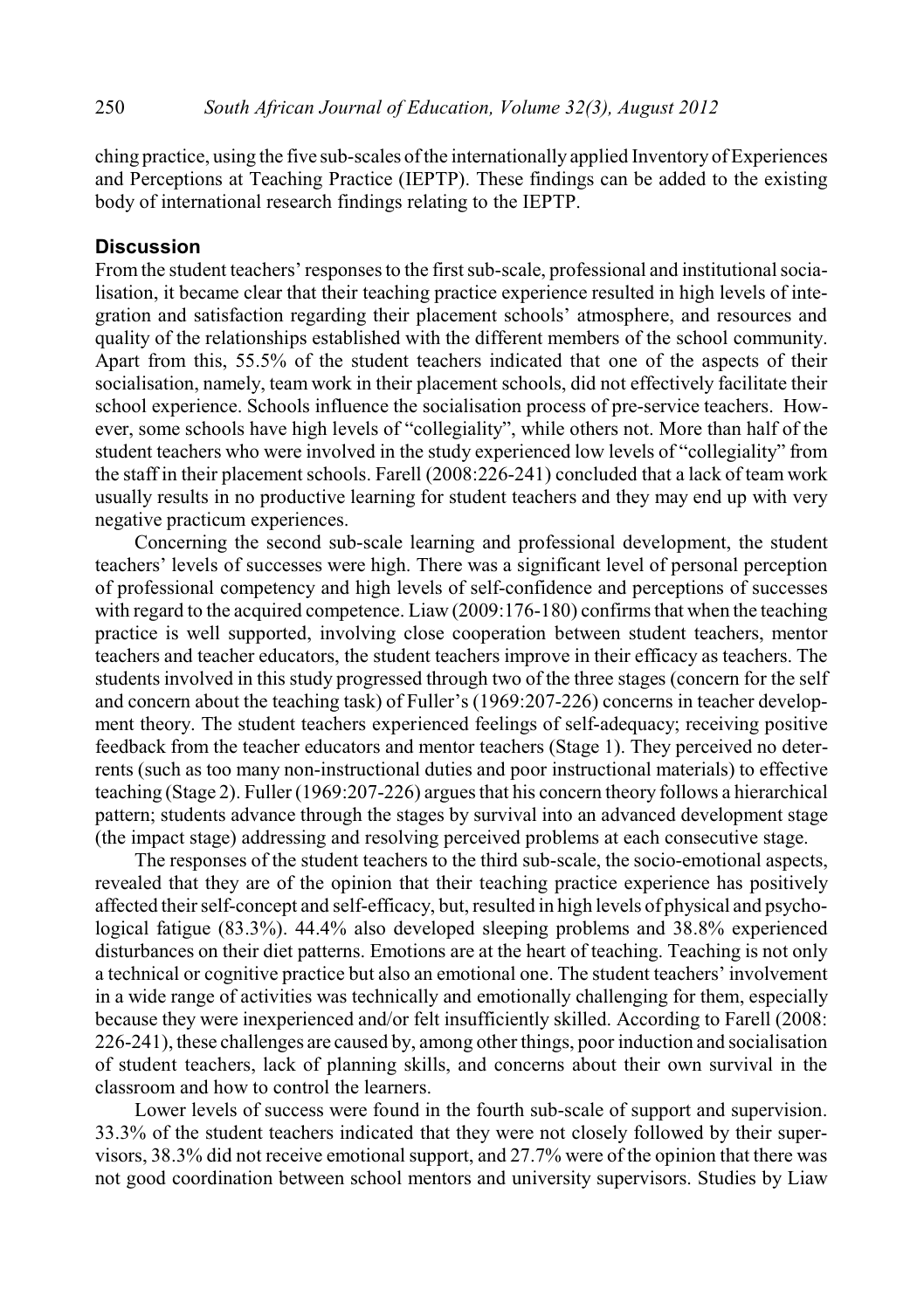(2009:176-180), Ong'ondo and Jwan (2009:415), and Tann (1994:81-93) on cooperation between student teachers, mentor teachers and teacher educators have shown that the collaboration of role-players can enhance student teacher learning. However, they also identified a number of issues that teacher education programmes need to resolve to improve collaboration, such as enhancing a shared understanding of the purpose of teaching practice between mentor teachers and student teachers, promoting a systematic approach to collaboration, and preparing the mentor teachers for their roles of working with student teachers. More quality collaboration between the teacher educator (the higher education institution), the mentor teacher (the school) and the student teacher is imperative. Each participant has to have a more clearly defined role to play: the teacher educator to guide the student teacher through the process, and a willing and competent mentor teacher to develop an induction plan, focus on instruction and support the professional development of the student teacher.

The results on the fifth sub-scale, the vocational aspects, revealed increasing successes with regard to the teaching profession in terms of personal, professional, social and/or financial fulfilment; and high levels of confidence in their vocation as teachers. Of the student teachers 61.1% indicated that if they could have gone back they would not have chosen a different profession, and 81.2% said that their teaching practice experience made them believe that they have no other vocation than to be a teacher. Consequently, the majority of the student teachers progressed to the professional socialisation phase of learning about the profession (Lawson  $\&$ Stroot, 1993:437-446). As individuals who were strongly inclined toward teaching, the school experience was fulfilling and meaningful to the majority of the student teachers. The sense of teaching as a vocation came to life during their school experience. It provided them with a sense of self and personal identity.

The results on the sub-scales pertaining to all five dimensions of becoming a teacher, revealed that the student teachers experienced the most success in the following dimensions: learning ( $m = 4.2$ ), socialisation ( $m = 3.8$ ), vocational ( $m = 3.2$ ) and socio-emotional ( $m = 3.1$ ). They experienced more difficulties with regard to the supervision dimension  $(m = 2.9)$  compared to the other four dimensions. However, the mean score for this dimension was only slightly below 3 on the 5-point rating scale, which suggests that the difficulties encountered by the student teachers were not severe. This was an exploratory study, and the first stage in a sequence of studies on the professional development of student teachers during teaching practice.

# **Conclusion and recommendations**

From the analysis of the student teachers' opinion on the significance of their teaching practice experience with regard to their personal and socio-professional development, it was clear that the process of becoming a teacher is complicated, and responsible for what could be considered as a real personal revolution for the students.

Higher levels of success were observed in respect of the socialisation, learning and vocational dimensions; and lower levels of success in the socio-emotional and supervision dimensions. These dimensions can therefore be assumed as the more problematic areas. The novelty, diversity and quantity of tasks, functions and responsibilities involved in the field experience, the management of the simultaneous roles of teacher and student, the assessment of the student teachers' performance by the supervisors, and the management of relationships with and between supervisors may explain the higher levels of difficulties encountered in the socioemotional and supervision dimensions.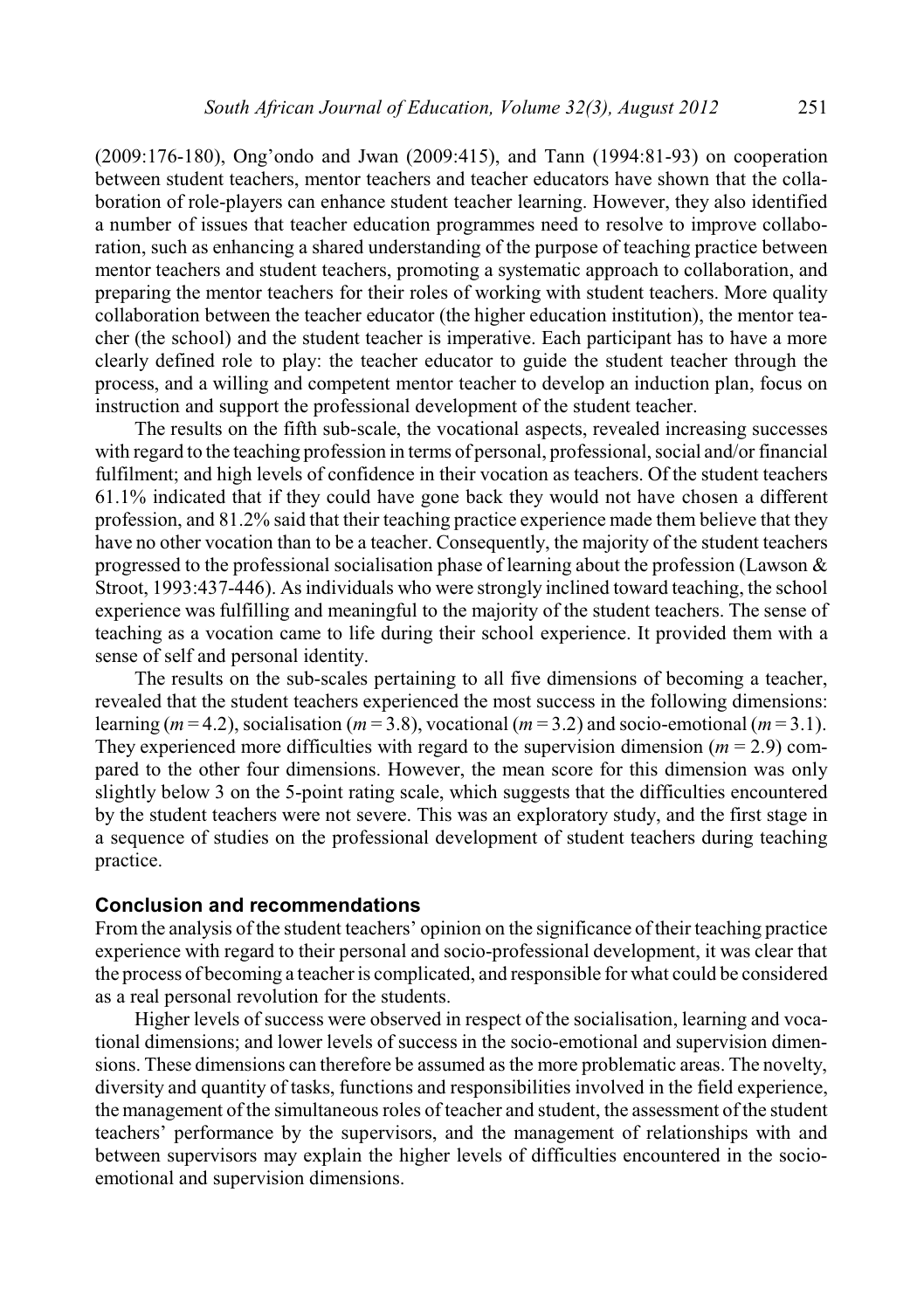#### 252 *South African Journal of Education, Volume 32(3), August 2012*

The problems that emerged in these two areas justify deliberate measures to diminish the negative impact that the difficulties could have on the process of learning to teach, and on student teachers' personal and socio-professional growth. The following two measures are recommended:

- Firstly, with regard to the socio-emotional dimension, it is recommended that there should be room for the exploration of the student teachers' feelings or emotions about their personal and professional growth, such as their vulnerability, enthusiasm and frustration. Hearing their own voices is crucial for the prospective teachers' self-knowledge, emotional balance, meaning construction process, and definition of their emerging identities as teachers (Caires & Almeida, 2005:118-120).
- Secondly, pertaining to the supervision dimension, Ralph's (2002:192) contextual supervision model is recommended. Within the contextual supervision model, the experience of learning to teach occurs within a particular context that is unique to the individual student teacher involved in the supervision relationship, the task being pursued, and the physical and psychological environment in which it occurs. In the contextual supervision model, the supervisor varies his/her supervision style according to the student teacher's particular developmental or readiness level to perform the specific task being learned. As the student teacher advancesin his/her level of development in that particular knowledge component or task, the supervisor purposefully adjusts his/her supervision style to reflect the student teacher's growth.

The volume of research on the process of learning to teach at the higher education institution under study remains small. Consequently, the following topics are recommended for further research: a survey of the experiences of student teachers concerning the support they expect, need and obtain during their field experience; and, a study of the development of student teachers' pedagogical reasoning, namely, how their instrumental reasoning (knowledge of literature and teaching methods) and practical reasoning (teaching in the classroom) eventually result in the mastery of teaching.

# **Notes**

- 1 Although History teachers were used as target population for the empirical study, the focus was not on their becoming History teachers, but on becoming teachers *per se*.
- 2 Two of the student teachers did not respond to this sub-scale.

# **References**

Angen MJ 2000. Evaluating interpretive inquiry: Reviewing the validity debate and opening the dialogue. *Qualitative Health Research*, 10:378-395.

- Borko H, Whitcomb J & Liston D 2009. Wicked problems and other thoughts on issues of technology and teacher learning. *Journal of Teacher Education*, 60:3-7.
- Botha D & Nofomela S 2010. *Teaching Practice*. Port Elizabeth: NMMU.
- Burn K, Hagger H, Mutton T & Everton T 2000. Beyond concerns with self: sophisticated thinking of beginning student teachers. *Journal of Education for Teaching*, 26:259-278.
- Caires S & Almeida L 2005. Teaching Practice in Initial Teacher Education; its impact on student teachers' professional skills and development. *Journal of Education for Teaching: International Research and Pedagogy*, 31:111-120.
- Darling-Hammond L 2006. Constructing 21st Century Teacher Education. *Journal of Teacher Education*, 57:1-15.
- Dash, NK 1993. Research paradigms in Education: Towards a Resolution. *Journal of Indian Education*, 19:1-6.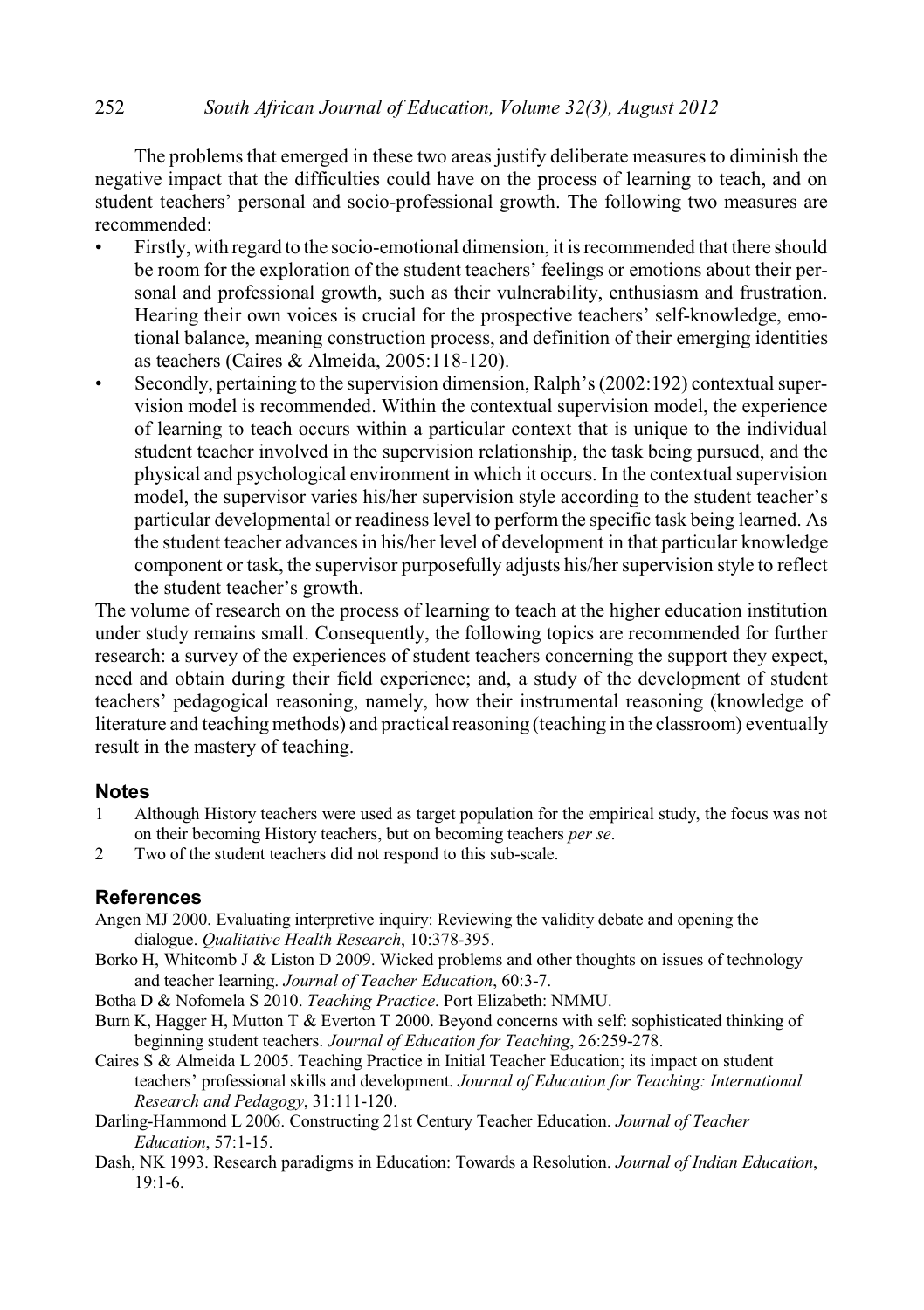Dean J 1996. *Beginning Teaching in the Secondary School*. Buckingham: Open University Press.

- Dellicarpini M 2009. Enhancing cooperative learning in teacher education. *TESOL and ELT Journal*, 63:42-50.
- Department of Basic and Higher Education and Training 2011. *Integrated Strategic Planning Framework for Teacher Education and Development in South Africa. 2011-2025*. Pretoria: Government Printer.
- Department of Higher Education and Training 2011. *The Minimum Requirements for Teacher Education Qualifications*. Pretoria: Government Printer.
- Dodds P 1989. *Trainees, field experience, and socialisation into teaching*. Indianapolis: Bench Mark Press.
- Farell TSC 2008. Here is the book, go and teach the class: ELT practicum support. *RELC Journal*, 29:226-241.
- Flores MA 2007. Person and context in becoming a new teacher. *Journal of Education for Teaching*, 27:135-148.
- Fuller F 1969. Concerns of teachers: A developmental conceptualization. *American Educational Research Journal*, 6:207-226.
- Golombek PR 1998. A study of language teachers' personal practical knowledge. *TESOL Quarterly*, 32:447-464.
- Grinnell RM & Williams M 1990. *Research in social work: a primer*. Itasca, IL: Peacock.
- John P 1991. The professional craft knowledge of the history teacher. *Teaching History*, 64: 8-12.
- Johnson, KE 1996. The vision versus reality: the tensions of the TESOL practicum. In D Freeman & JC Richard (eds). *Teacher learning in language teaching*. Cambridge: Cambridge University Press.
- Kohler F, Henning JC & Usma-Wilches J 2008. Preparing pre-service teachers to make instructional decisions. An examination of data from the teacher work sample. *Teaching and Teacher Education*, 24:210-211.
- Lawson H 1986. Occupation socialization and the design of teacher education programmes. *Journal of Teaching in Physical Education*, Monograph 2.
- Lawson H & Stroot SA 1993. Footprints and signposts: perspectives on socialisation research. *Journal of Teaching Physical Education*, 12:437-446.
- Liaw EC 2009. Teacher efficacy of pre-service teachers in Taiwan. The influence of classroom teaching and group discussions. *Teachers and Teacher Education*, 25:176-180.
- Liston D, Whitcomb J & Borko H 2006. Too little or too much: teacher preparation and the first years of teaching. *Journal of Teacher Education,* 57:35-38.
- Mouton J 2002. *How to succeed in your master's and doctoral studies: a South African guide and resource book*. Pretoria: Van Schaik.
- Neurath O 1973. The scientific conception of the world: The Vienna Circle. In M Neurath & R Cohen (eds). *Empiricism and sociology*. Boston: Reidel.
- Numrich C 1996. On becoming a language teacher: insights for diary studies. *TESOL Quarterly*, 30:131-153.
- Ong'ondo CO & Jwan JO 2009. Research on student teachers' learning, collaboration and supervision during Teaching Practice: A literature review. *Educational Research and Review*, 4:415-424.
- Phelan A 2009. The ethical claim of partiality: practical reasoning, the discipline, and teacher education. *Journal of Curriculum Studies*, 41:93-114.
- Quick Q & Siebörger R 2005. What matters in practice teaching? The perceptions of schools and students. *South African Journal of Education,* 25:1-4.
- Ralph EG 2002. Mentoring beginning teachers: findings from contextual supervision. *Journal of Personnel Evaluation and Education,* 16:191-210.
- Robinson M 1999. *ITE in a changing South Africa: experiences, reflections and challenges*. Exam Papers & Reports. Paper 22 http://dk.cput.ac.za/ed\_papers/22
- Solmon MA, Worthy T, Lee AM & Carter JA 1990. The role of a successful physical educator as perceived by physical education majors and teachers. *Teaching Physical Education*, 10:188-209.
- Spalding E, Klecka CL, Lin E, Wang J & Odell SJ 2011. Learning to teach: It's complicated. But it's